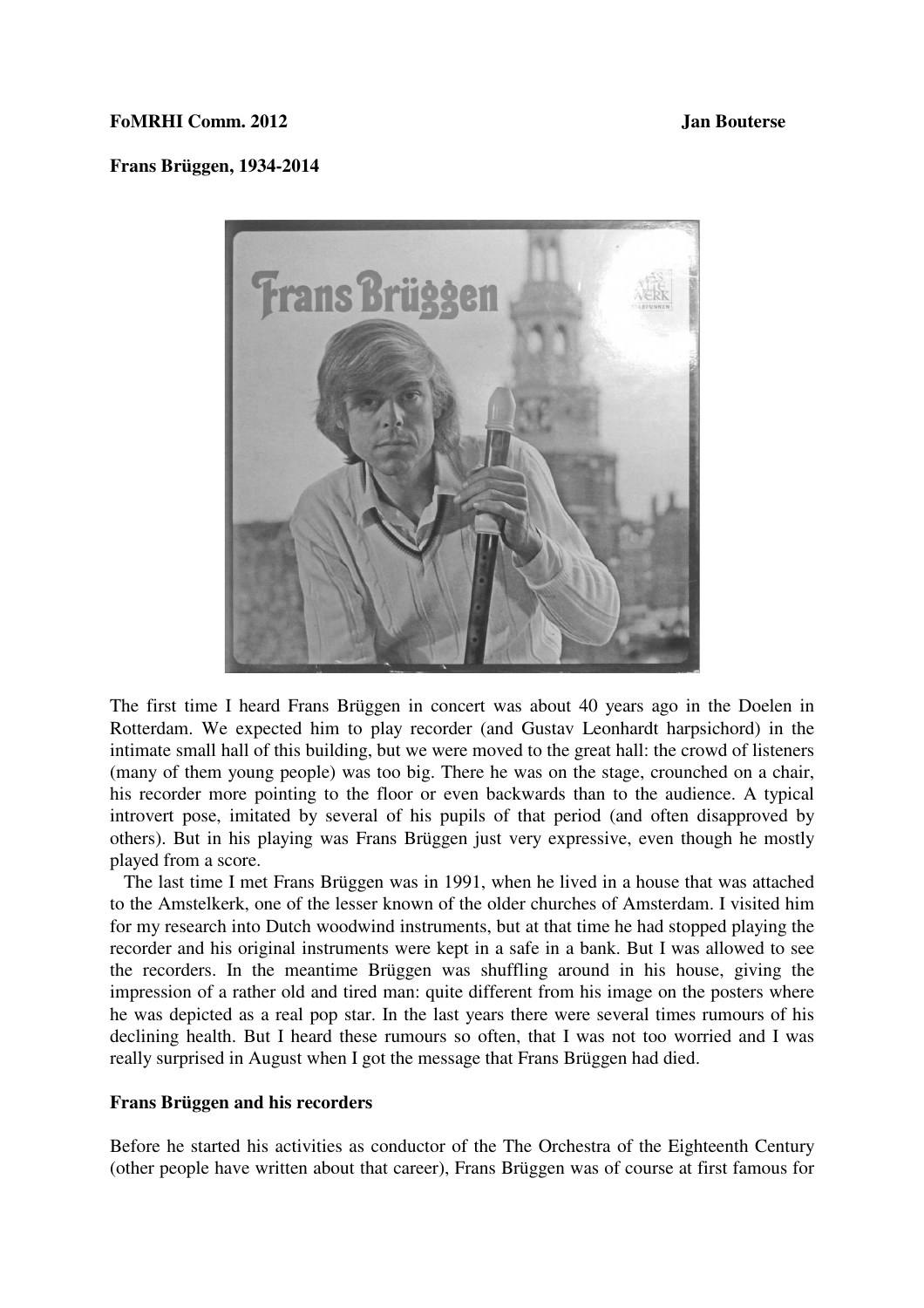the development and acceptation of the recorder as a 'mature' instrument. He played the recorder in a virtuoso way in concert halls all over the world, also performing newly written recorder music. Frans Brüggen played in his early years on recorders made by Hans Coolsma, he was also a 'test pilot' for this firm (now Aafab, in Utrecht). But that changed in 1972 when a gramophone album was published on which Frans Brüggen played seventeen original baroque recorders. That was a landmark in the history of the instrument: since then the interest of recorder players for using copies of historical instruments and original pitches (and fingerings) arose and never went away. But the problems in playing the historical instruments themselves became also clear: Brüggen writes in the companion to the gramophone album that several recorders cracked in his hands during the playing sessions: that occurred with instruments which came from museums, whereas the recorders from private collections (which were played regularly through the years) gave no problems at all. In later years, I have played myself several of the recorders which were used by Frans Brüggen. And I must say that my admiration was growing for what he achieved with these often far from easy instruments. But I must also make a comment: on some of these recorders (which came from the collection of the Haags Gemeentemuseum) I have seen a few irregularities at the fingerholes. For instance: two or three of these holes of the famous soprano recorder by Terton are clearly more strongly and also rather irregularly undercut, and I suspect that this was done to improve the tuning of this instrument and/or to make modern baroque fingering (also called 'Dolmetsch fingering') possible. I have the strong suspicion that this was done in recent times, but by whom? A curator, a befriended recorder maker, or the maestro himself? Whatever happened, I do believe that Brüggen was in the first place interested in performing music and the instruments were the tools for that. But he knew a lot about these tools and in many years he collected several fine historical recorders, such as two altos and two voice flutes by Bressan, instruments by Denner, Thomas Stanesby, Haka, Steenbergen, Wijne and other makers. Many recorder makers were interested to take measurements, which was not so good for the instruments and gave much work for Frans Brüggen himself. That's why he asked Fred Morgan to make drawings with full measurements. These were published in 1981 in Japan by Zen-On.

# **Frans Brüggen and the traverse**

Perhaps not so many people know that Frans Brüggen also sometimes played the flute and its baroque predecessor, the flauto traverso. He was the proud owner of a beautiful original instrument, made by Thomas Stanesby Junior. Most traversos by this woodwind maker are made from ivory, but the instrument of Brüggen was made of African blackwood with thick ivory rings. But this instrument gained some cracks and was sold to Japan. I assume that the traverso had suffered too much when Frans Brüggen played it in preparation to the recordering (in 1971/72) of the Bach cantata No. 8: Liebster Gott, wann werd ich sterben (Dearest God, when shall I die?). The traverso has to play in the opening choir and the bass aria 'Doch weichet ihr tollen vergeblichen Sorgen!' ('Go away, you foolish, futile anxieties!') the most virtuoso and difficult parts which Bach wrote for this instrument, using the full compass up to a3. But did Frans Brüggen really play his Stanesby traverso in the final recording of this cantata? The text book to the gramophone record says so, but there is also a photo of the recording session with this cantata on which we can see that Brüggen is clearly playing another instrument. Whatever it may be, Brüggen played the flute part in the most brilliant way, with a musicality which is in my opinion unequalled on later records by other and more experienced traverso players.